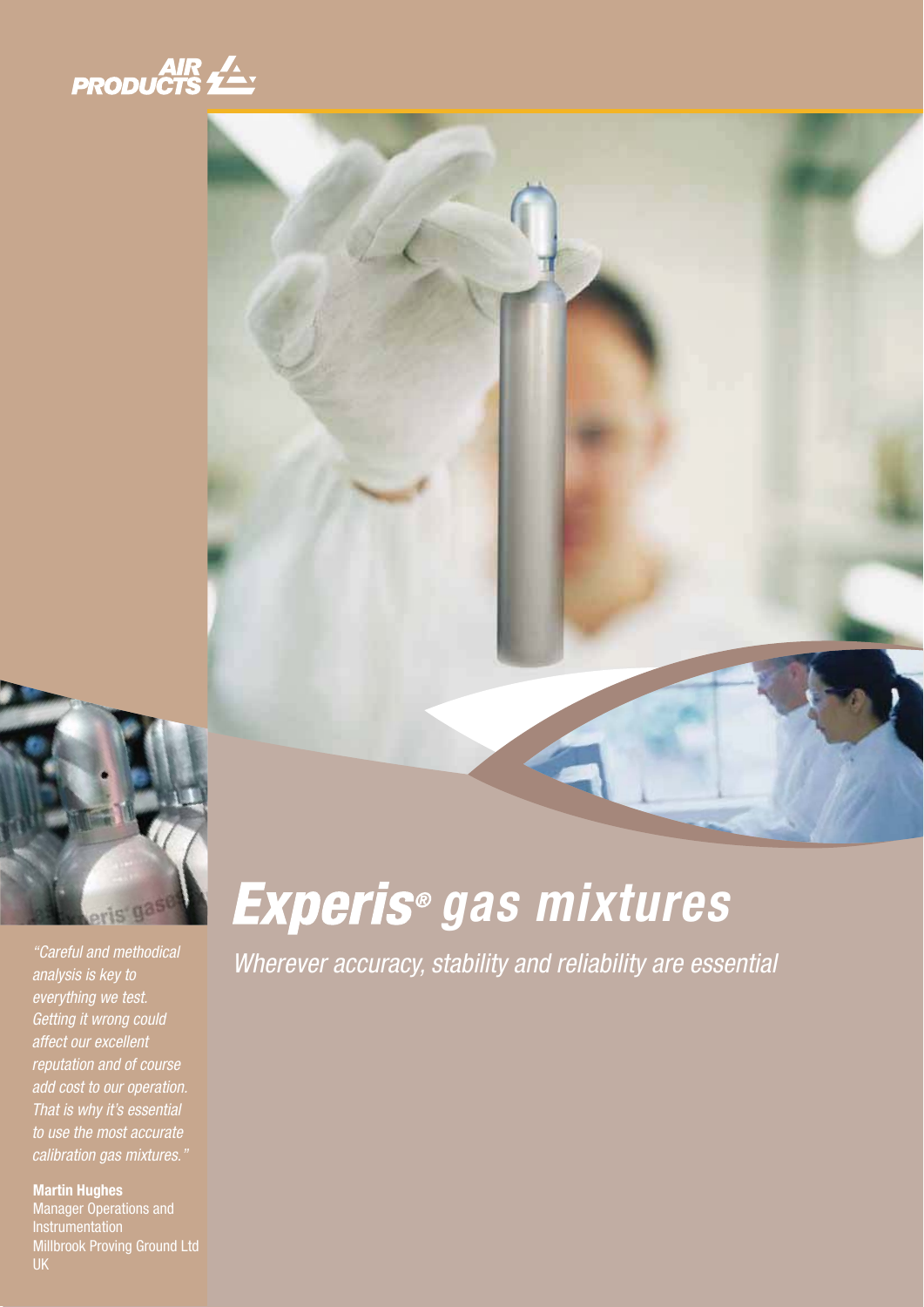For over 40 years, the Air Products specialty gases business has been driven by a single, critical objective: to help you achieve consistently reliable performance in both analytical and process applications.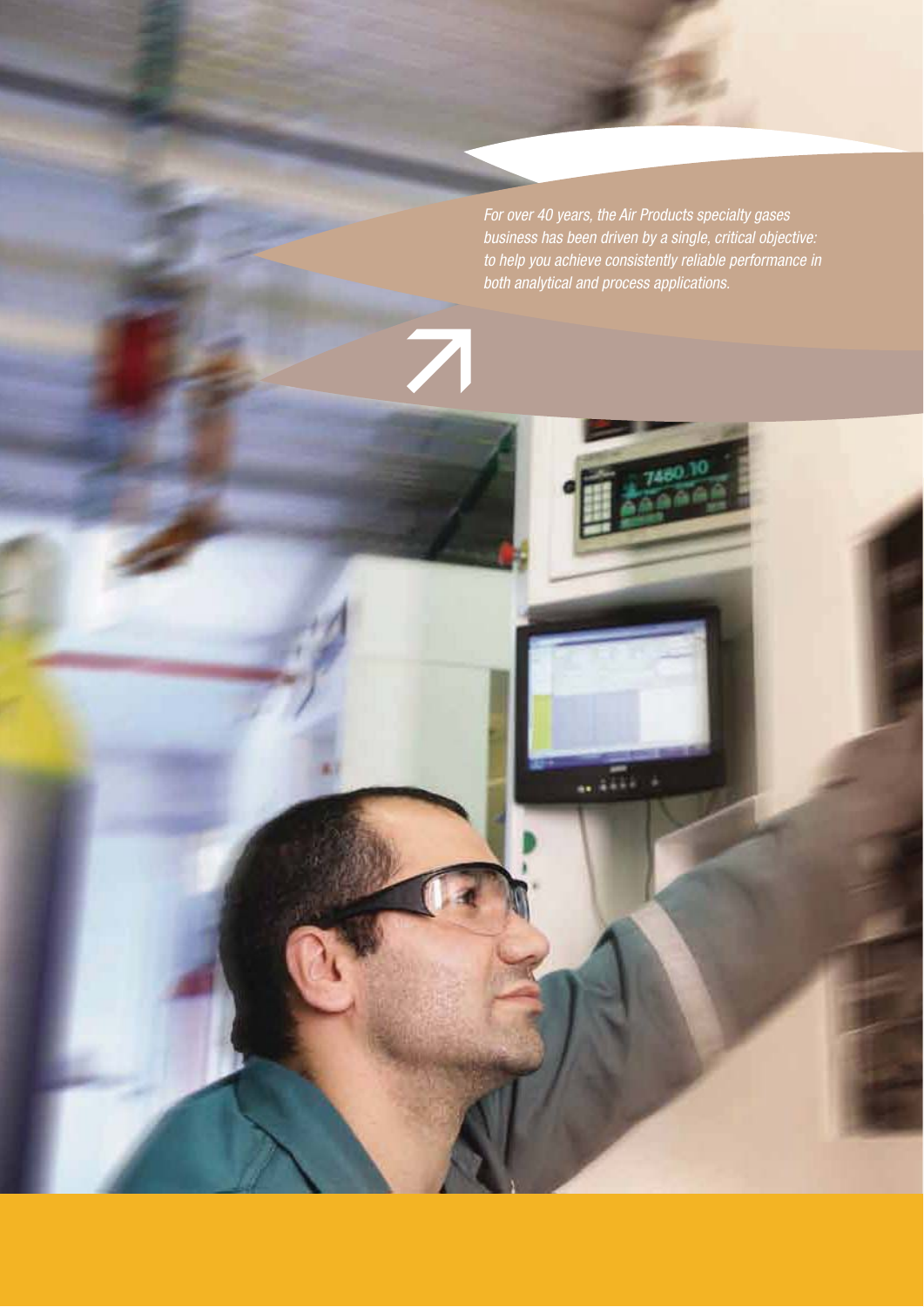

#### Calibration mixtures



Process mixtures





### **Stay in control**

**These days, the need to keep your manufacturing process under tight control is greater than ever. Rising customer expectations, ever-tighter regulatory requirements, downward pressure on prices - they all combine to make process accuracy an essential, not a luxury.**

Whatever your product, it may well involve the direct use of special gas mixtures at some stage. And it will almost certainly use gas mixtures indirectly, for calibrating analysers and other measuring equipment in the lab, on-line in your process, or in monitoring your emissions to air and water.

The quality and reliability of these gas mixtures are critical to your business. For process gases, off-specification gas can easily mean off-specification product. For calibration gases, the problems are

potentially even more serious. If you can't trust your instruments, you don't know precisely what you're buying, making, selling, or discharging. At best, that could lose you money. At worst, it could upset your customers – or the environmental authorities.

That's why it's essential to buy the most reliable and accurate gas mixtures.

**Choosing Experis® gas mixtures, with their high accuracy, stability and full traceability, will put you in control of your process and protect your investment.**

- **Accuracy**
- **Stability**
- **N** Traceability
- **Peace of mind**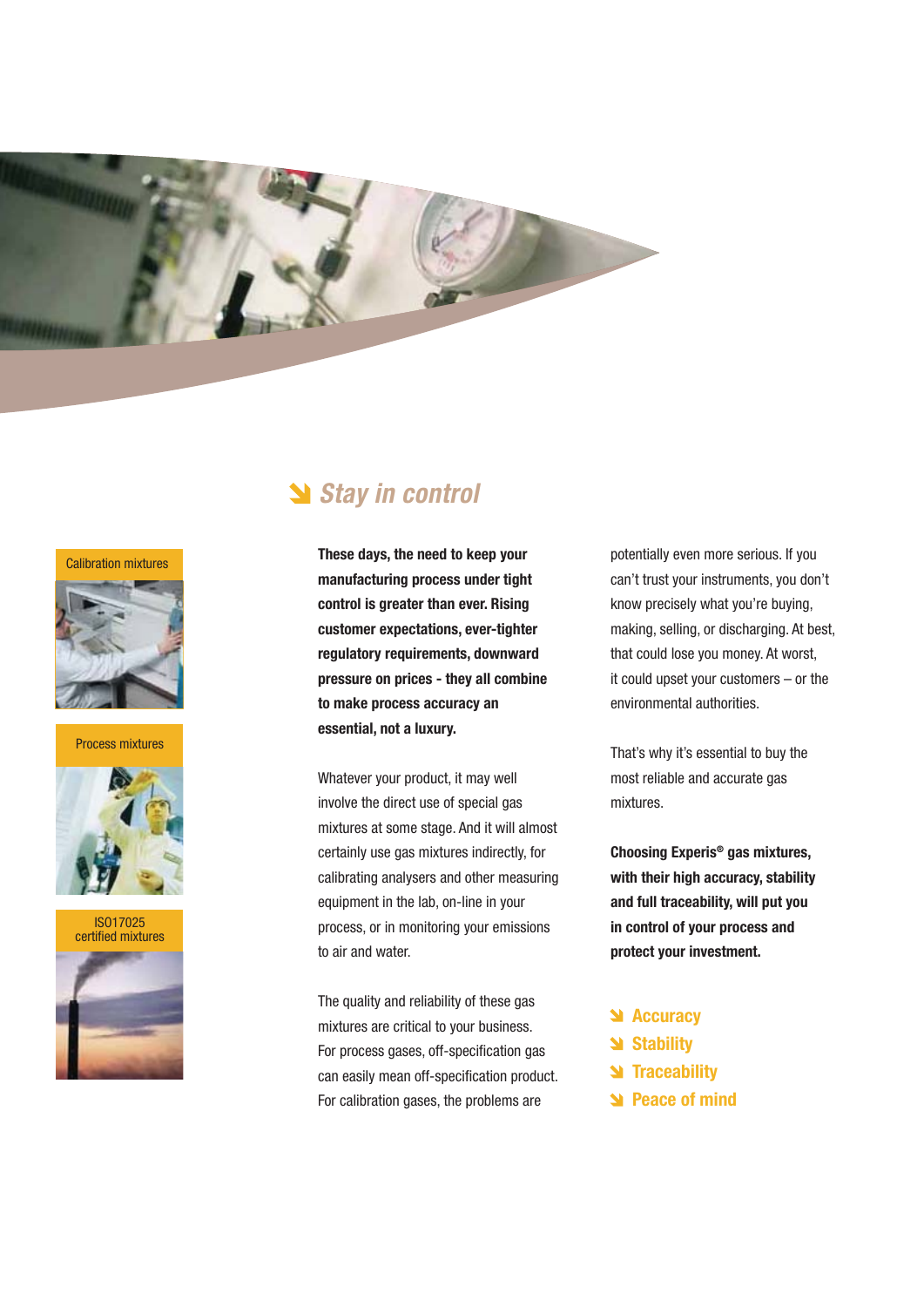

Experis® gas mixtures are used across all sectors of industry, from manufacturers of potato chips to silicon chips, natural gas to synthetic products. Direct process applications for Experis® gas mixtures include lasers, protective atmospheres in furnaces, biological cultures, safety testing of natural gas appliances and even lighting.

But the largest area of use is for calibrating instruments such as continuous emissions monitoring systems or chromatographs. The chemical, environmental, petrochemical, pharmaceutical, automotive and analytical services industries are some of our biggest customers – and you'll find Experis® gas mixtures wherever there is a laboratory or an on-line analyser.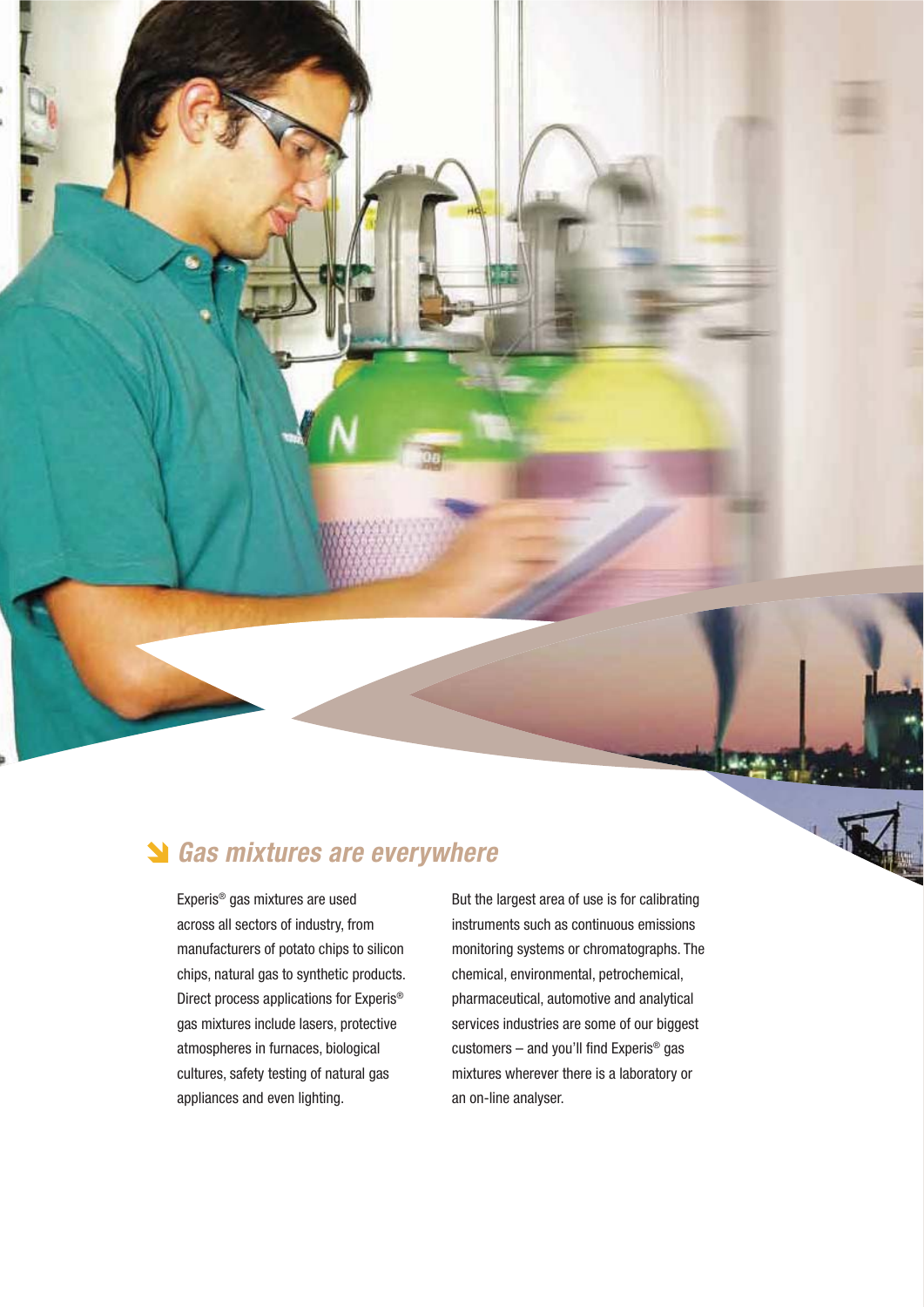"We use complex gas calibration mixtures, sometimes containing up to 20 components, to analyse materials throughout our entire production process. Not only is the accuracy of the gas mixture key, but also the reliability of supply – we cannot afford to receive late deliveries. That's why we work with Air Products."

**Thomas Ronkholz** Labor Scholven BP Gelsenkirchen GmbH



### **Some of the markets we serve**



**Analytical & Laboratories**



**Automotive**



**Chemicals & Petrochemicals**



**Detection & Safety**



**Electronics**



**Environmental control**



**Pharmaceuticals**



**Natural gas**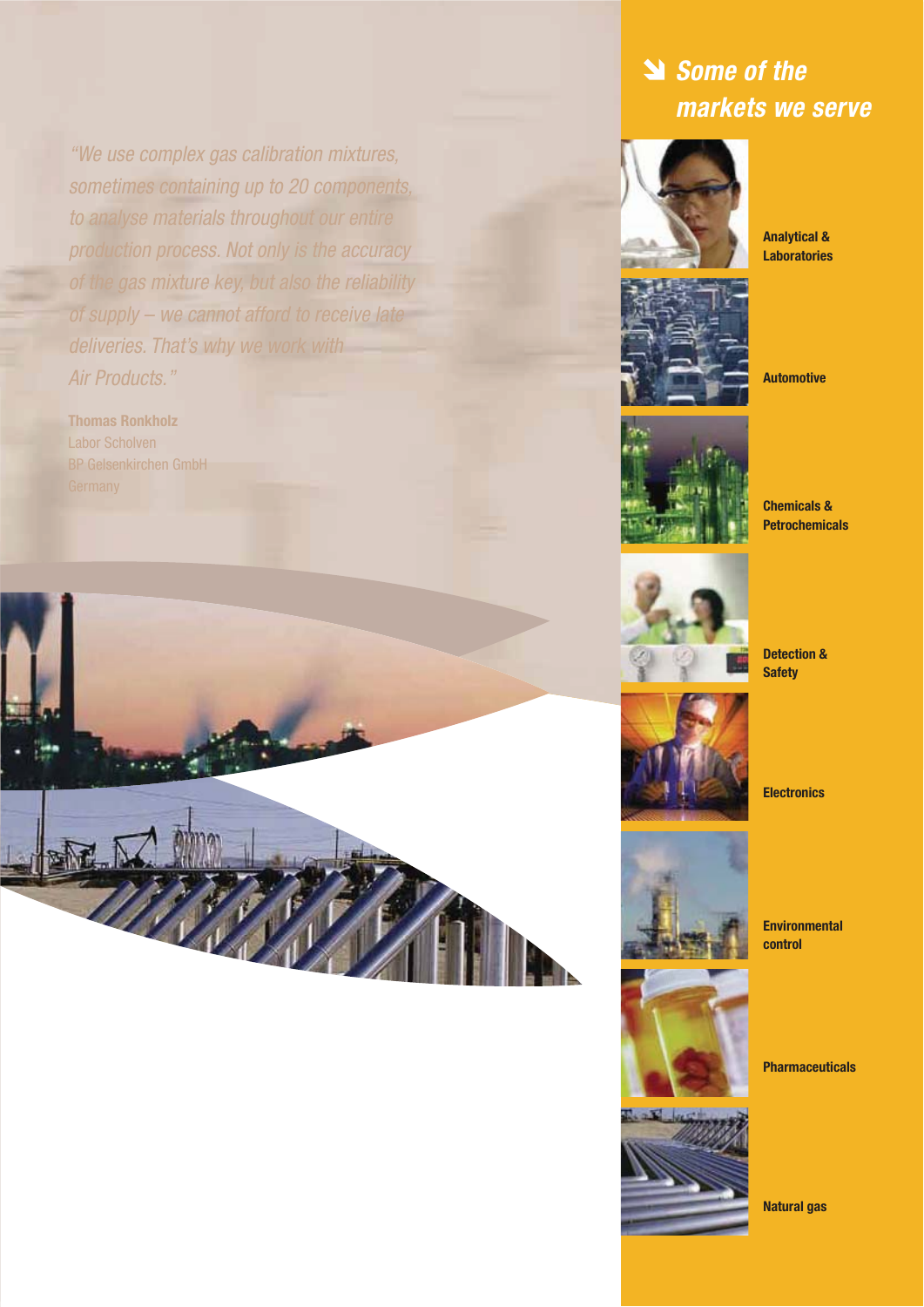

Gravimetric filling



Volumeti



Manometric filling

### **Accuracy you can rely on**

**Producing calibration gas mixtures to a blend tolerance of fractions of a percent is demanding at the best of times. When dealing with highly reactive gases, or components measured in parts per billion (ppb), it's much more difficult to create mixture compositions that are both accurate and stable. Thanks to many years of experience in making and handling specialty gases, however, Air Products is able to get it right every time.**

An Experis® gas mixture starts life as two or more component gases, each carefully purified to reduce its levels of moisture and other contaminants to ppb levels. Each of more than 300 different raw materials is analysed and their purity is certified.

The components are then blended to the required tolerance, using carefully selected methods.

Air Products employs several blending methods, depending on the application. Gravimetric filling using highly accurate scales is the most common technique.

"Analytical equipment is improving in accuracy all the time - but even the best can't be relied on without proper calibration."

#### **Ir. Peter Aernouts**

Instrumentation Engineer, Analytical Systems Elster-Instromet NV **Belgium** 



Figures are for illustration purposes only. Tolerance and uncertainty values vary for each mixture.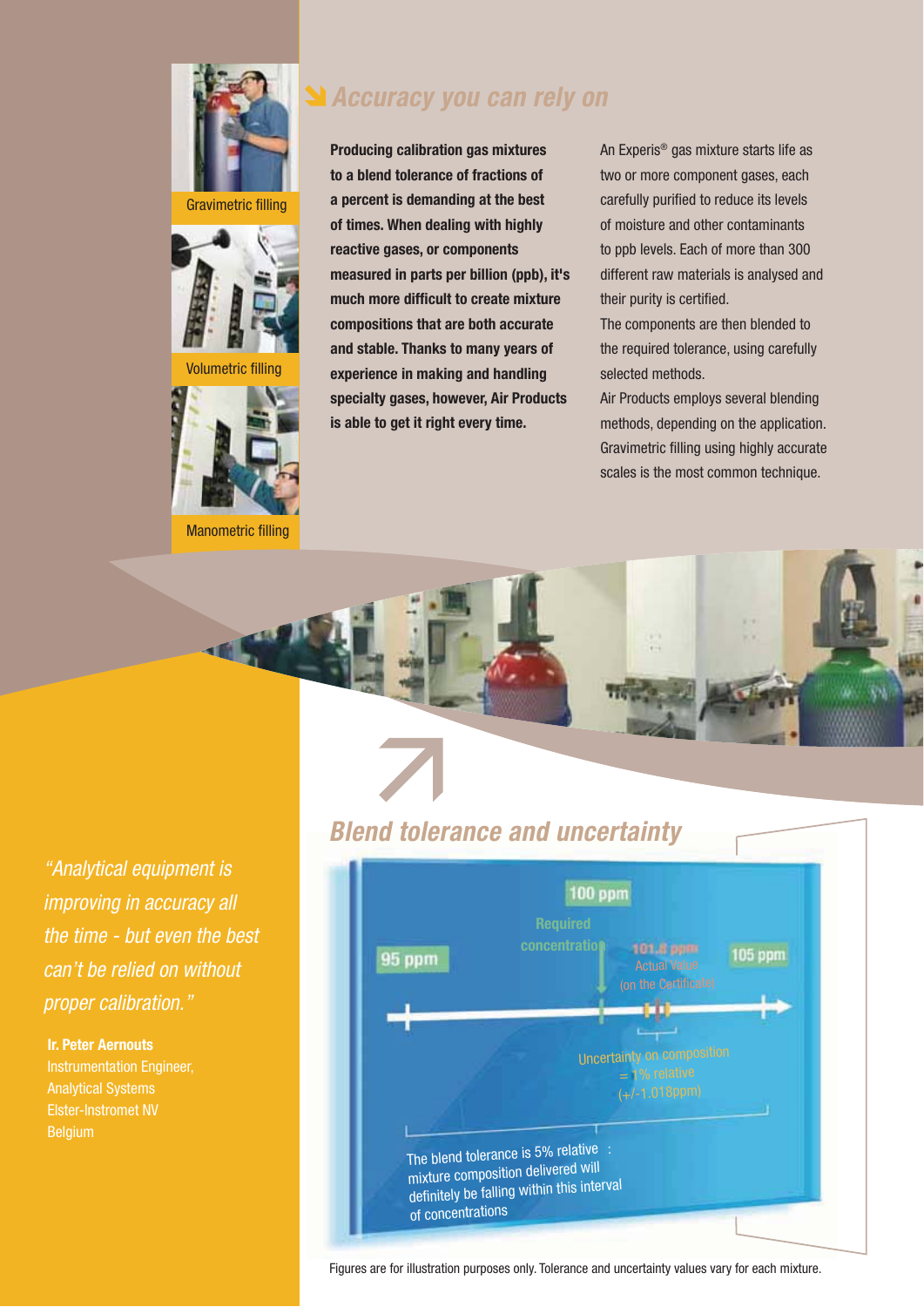But pressure-based blending and volumetric filling, where components are added into the cylinder using a syringe as well as successive dilution, are also possible. The method is carefully selected for each bespoke mixture. This ensures minimised levels of uncertainty for the composition, cost effectiveness and faster delivery times.

- **Customised filling method**
- **Minimised levels of uncertainty**

### **Small uncertainties can mean big savings**

For many processes, a manufacturing tolerance of one percent is good going, even when all analytical equipment is calibrated accurately. If analyzer calibration is poor, your losses through product giveaway could be several percent and that can be worth a lot of money. In other cases, off-specification process or **poor calibration gas mixtures can ruin valuable final product.**

At Air Products, we offer **validated gas calibration mixtures** with the highest quality in accuracy, stability and traceability. It's just one less thing to worry about.

#### **Emissions' trading for greenhouse gases provides a good example.**

As part of the global effort to combat climate change, in January 2005 the European Union launched its Greenhouse Gas Emission Trading Scheme (EU-ETS), the largest in the world to date.

The current phase of the FU-FTS is designed to prepare European nations for phase II that will operate from 2008 under the Kyoto Protocol. The EU-ETS and similar schemes use market financial trading mechanisms to reduce carbon dioxide  $(CO<sub>2</sub>)$  emissions from companies tradable permits to emit fixed quantities of  $CO<sub>2</sub>$ . Each year the allowance must be reduced. For this to work, companies need to measure their  $CO<sub>2</sub>$ emissions to their best ability using traceable validated measurement process with known uncertainty. This in turn requires accurate calibration of the monitoring equipment with traceable validated uncertainty budget.

Suppose a company emits 100,000 t/y of CO<sub>2</sub>, and measures this with a poorly calibrated analyser that has an uncertainty of  $\pm 2\%$ . The measured amount of CO<sub>2</sub> emitted could be as high as 102,000 t/v. With emissions permits trading at £55 per tonne of  $CO<sub>2</sub>$ , the company would have to pay an extra £110,000 annually to license the emission of non-existent CO2. Clearly, **it pays to minimise measurement uncertainty by using calibration gases with the lowest possible uncertainty values.** The principal driver of accuracy is the calibration mixture issued with an accredited ISO17025 certificate.

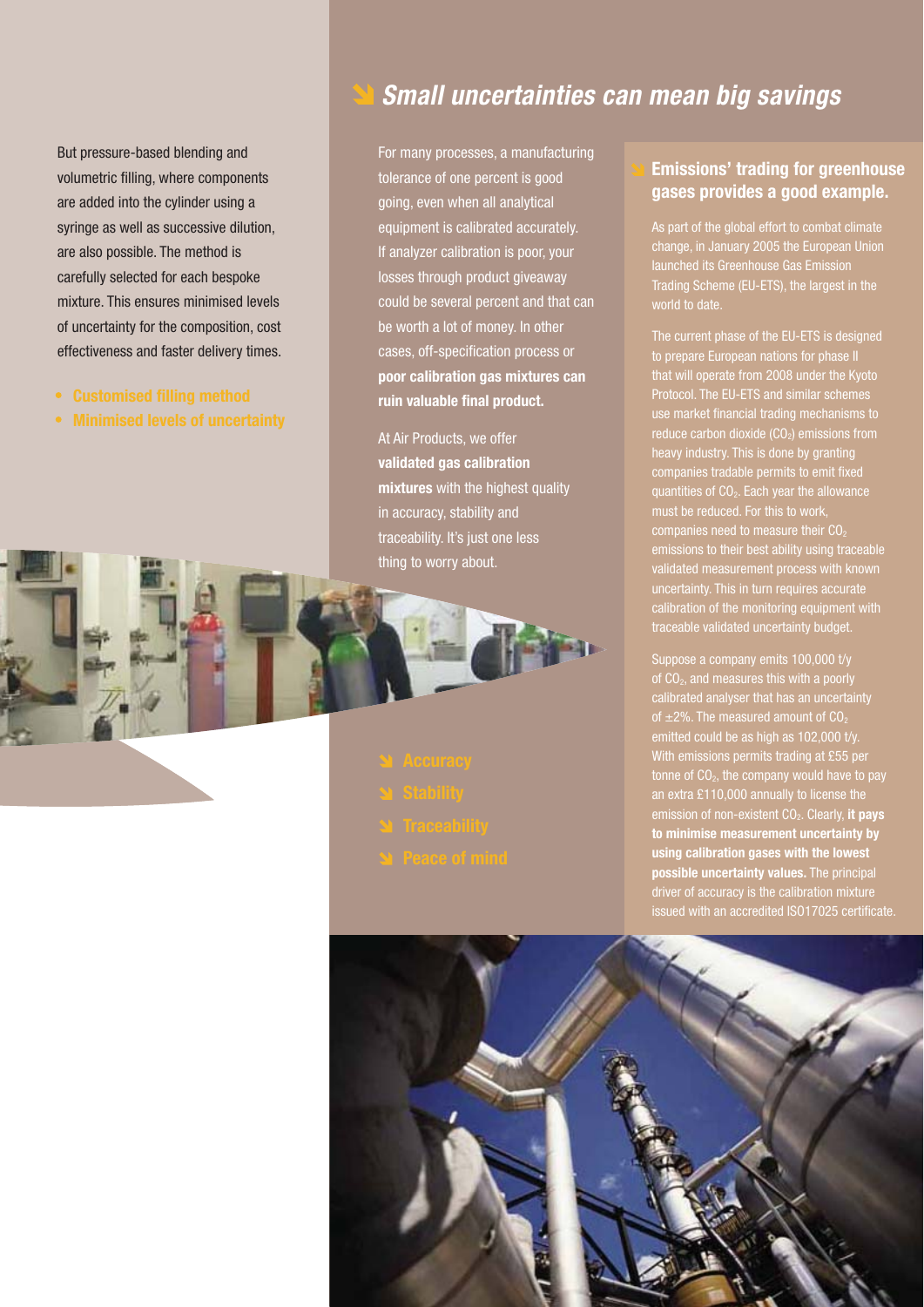### **Month after month . . .**

Getting the right mix of gases into the cylinder is only the starting point. Ten months later, your cylinder – now three-quarters empty – has been in hot storerooms and freezing yards. The question is: what does it contain now? The answer is: whatever it contained when it left the factory, and we have the figures to prove it. Through careful choice of cylinder and valve, high-tech surface treatments, cylinder preparation and careful selection of component gases, we can create mixtures that will remain within tight specifications for years, even when their component gases are highly reactive and for ultra-low concentrations. The graph on this page speaks for itself.

- **Bespoke cylinder treatment**
- **Longer shelf life**
- **Certified shelf life**

**Mixture NO in N<sub>2</sub>**  Experis® treated cylinders concentration (ppb) Days after filling PB00801 cyl 358107 NO PB00105 cyl 126634 NO PB00407 cyl 261256 NO

"Stability of gas mixtures is important for us, since some gas calibration mixtures we use are low turnover and contain reactive components like NO. Since every Experis® gas mixture cylinder has its own unique surface treatment, we can be sure that the content stays as it should be."

**Ángel Moratilla I Abad** Technical Manager Ambiental De Verificaciones S.L. **Spain** 



### **Special treatments for longer shelf life**

The cylinders and valves used for Experis® gas mixtures are carefully chosen to suit the gases they will contain. Materials used, surface finish, internal preparation and special internal coatings all ensure that our cylinders do not interfere with the gas mixtures in any way. These steps are vital, because even trace amounts of moisture or other impurities adsorbed on the cylinder surface can seriously alter the composition of many gas mixtures.

We believe our cylinder-coating technology is the best in the world. All you need to know is that Experis® gas mixtures have the longest shelf life available.



Mark Sistern, Lead Development Scientist, examines the Experis® treated cylinder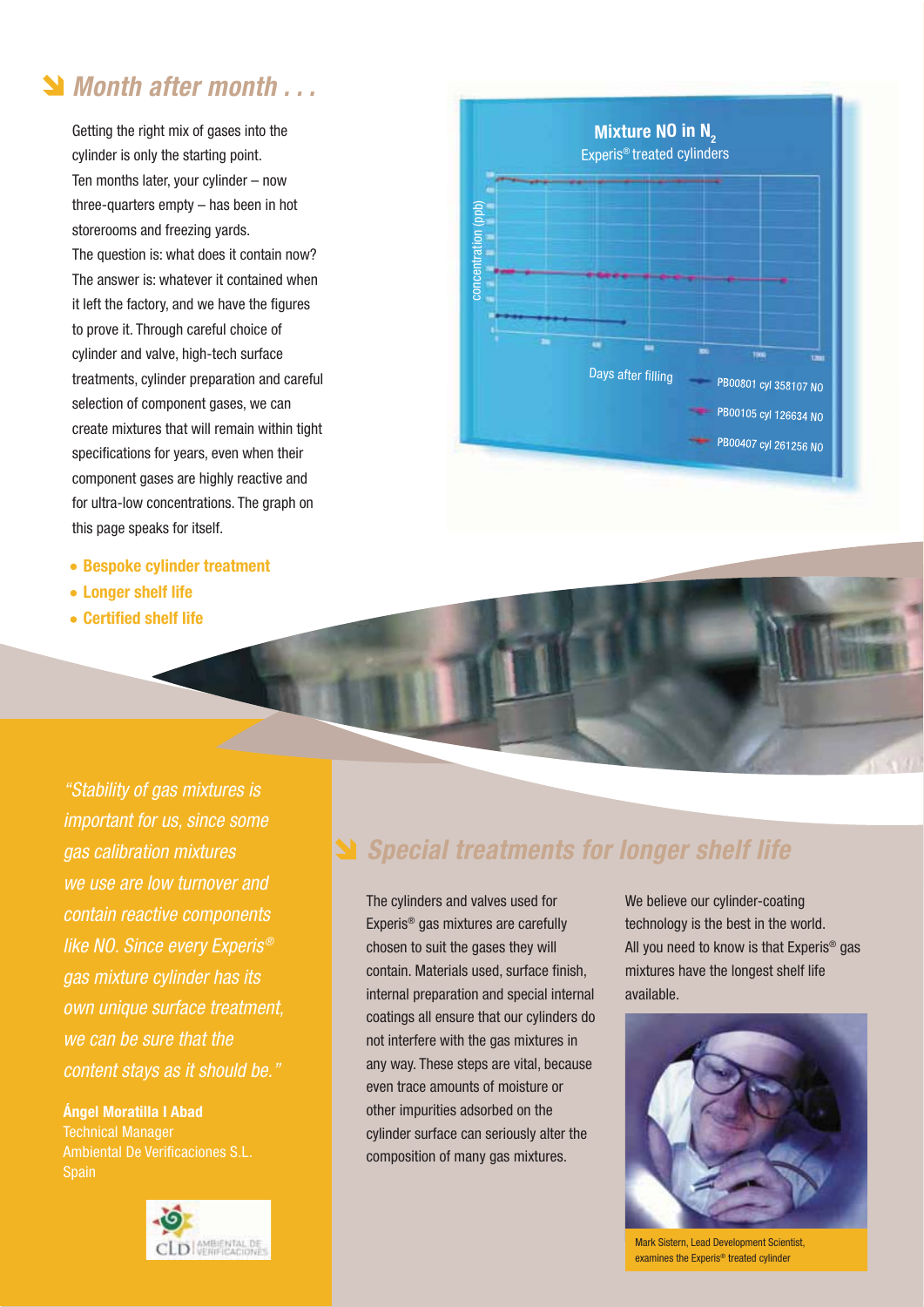### **N** Traceability guaranteed

Every cylinder of Experis® calibration gas is filled to order by dedicated and experienced Air Products experts at one of our sites in Europe. Each cylinder has a unique identifier, and both the cylinder and its contents are fully traceable to national and international standards. And to guarantee that what we say is inside, is inside, each cylinder comes with a certificate of analysis fully compliant with ISO6141, including all required traceability data.

- **Traceability to national standards**
- **ISO6141 certification**
- ISO17025 accreditation **A** A filled Experis<sup>®</sup> cylinder is ready for finishing



"With ever tightening legislation around traceability, we can't afford to cut corners. The calibration certificate that is delivered with our gas mixtures is compliant with ISO6141. This helps us to meet our traceability requirements, leaving us to concentrate on what we do best."

#### **Ron van den Berg**

Section Leader Laboratory Spijkenisse SGS Nederland B.V. - Oil, Gas & Chemicals **Netherlands** 



Each individual **Experis® calibration mixture** is delivered with a certificate of analysis fully compliant to ISO6141.

For more stringent needs, Air Products also delivers mixtures with ISO17025 calibration certificates.



**to international standards : Primary Reference Materials (PRMs) and standard masses from National Standards Laboratories like NPL, NMi, NIST,...**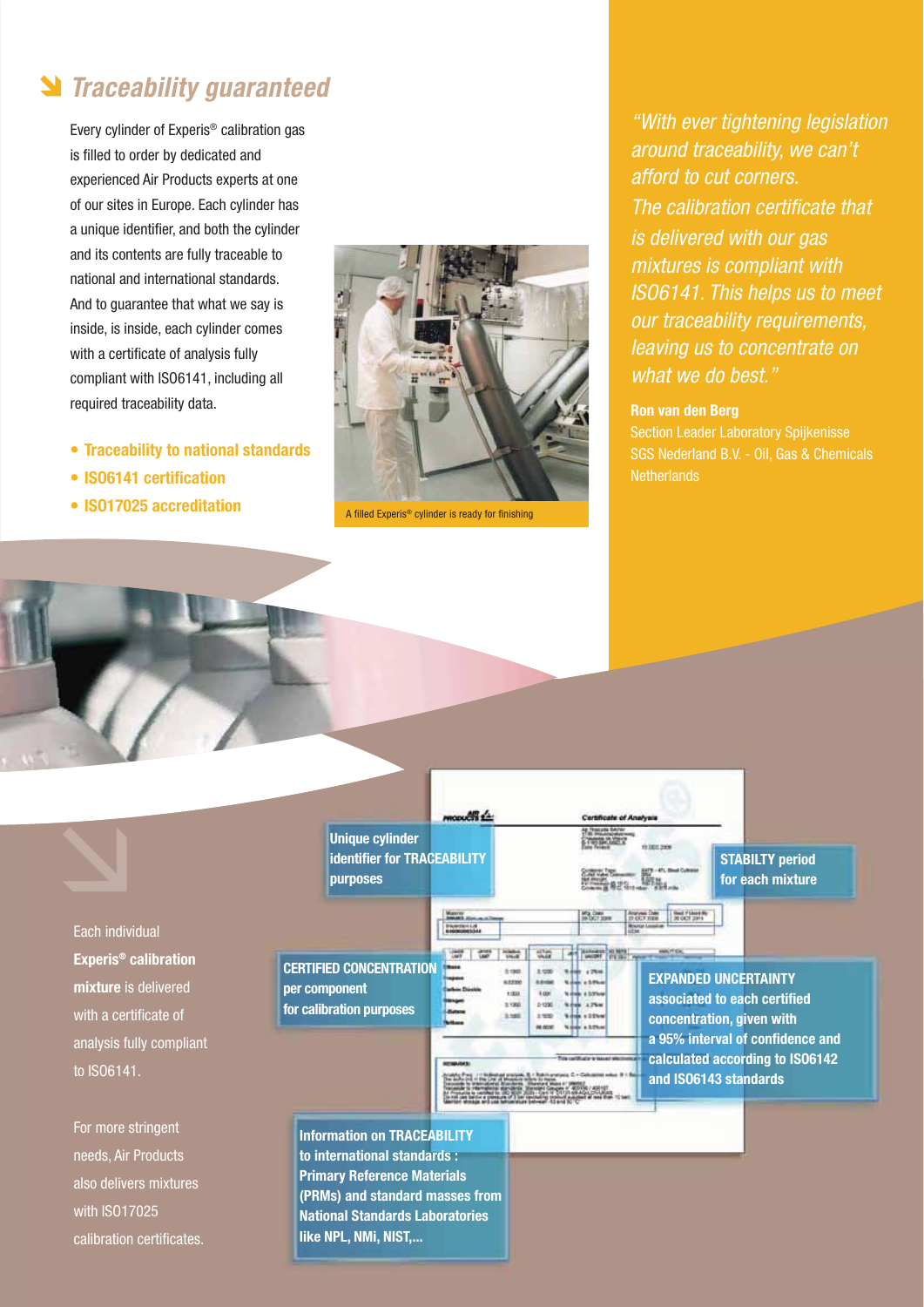## **ISO17025 mixtures for the calibration of:**

### **Air quality**

**monitoring systems** Components: NO, SO<sub>2</sub> and CO in low concentrations in air or  $N_2$ 

#### **Vehicle exhaust monitoring systems**

used for MOTs Components: CO, CO<sub>2</sub>,  $C_3H_8$ ,  $O_2$ ,  $N_2$ 



**Natural gas analysers** used to measure the calorific value of natural gas Components: Hydrocarbons in methane



### **ISO17025 accreditation**

For the ultimate in accuracy and traceability, Experis® mixture cylinders can also be supplied with calibration certificates from one of our ISO17025 accredited laboratories, confirming their suitability for the most demanding analytical applications across a wide range of industries; automotive, environmental, natural gas industries, and more.

#### **Worldwide recognition and international acceptance**

A certificate issued by an accreditation body in one country is recognised across all countries whose accreditation bodies are signatories to the EA (European Cooperation for Accreditation) Multilateral Agreement (MLA) or to the ILAC (International Laboratory Accreditation Cooperation) Multilateral ement (MLA). Therefore, for example, an ENAC certificate is equivalent to a certificate from UKAS, RvA, COFRAC, BELAC, DKD, etc...

(Source: www.european-accreditation.org)

## **What you need, when you need it**

Experis® gas mixtures can contain from one to more than 100 components, at concentrations from per cent down to ppb. Their main constituents range from the basic, such as carbon monoxide and carbon dioxide, to more difficult-to-handle gases such as HCl or complex aromatics. Their minor components can be any gas you've ever heard of, and some you possibly haven't. We supply gas mixtures in a wide range of mixture compositions and quantities, depending on the

application, and we're as happy to make up a single cylinder containing a bespoke mixture as to supply a hundred standard cylinders. We also provide mixtures in packs, allowing you greater flexibility of supply.

So whether you need one cylinder or a hundred, a one-off or a regular order, let our Experis® experts take control - and leave you to concentrate on what you do best.

| <b>Mixture type</b>                                | <b>Uncertainty</b><br><i>(95% Confidence)</i> | Who will supply?                                                   |                                        |
|----------------------------------------------------|-----------------------------------------------|--------------------------------------------------------------------|----------------------------------------|
| <b>PSM - Primary Standard Gas Mixtures</b>         | $±$ 0.02%-0.1%                                | <b>National Standards Laboratories</b><br>(for their own use only) | N(t)                                   |
| <b>PRM - Primary Reference Gas Mixtures</b>        | $\pm 0.1\% - 0.4\%$                           | <b>National Standards Laboratories</b>                             | Gr<br>Instituto Português de Qualidade |
| <b>CRM - Certified Reference Gas Mixtures</b>      | $\pm 0.5\% - 3\%$                             | <b>IS017025</b><br>accredited laboratories                         | <b>PRODUCTS</b>                        |
| <b>Commercial Experis<sup>®</sup> Gas Mixtures</b> | $± 1\% - 5\%$                                 |                                                                    | <b>PRODUCTS</b>                        |

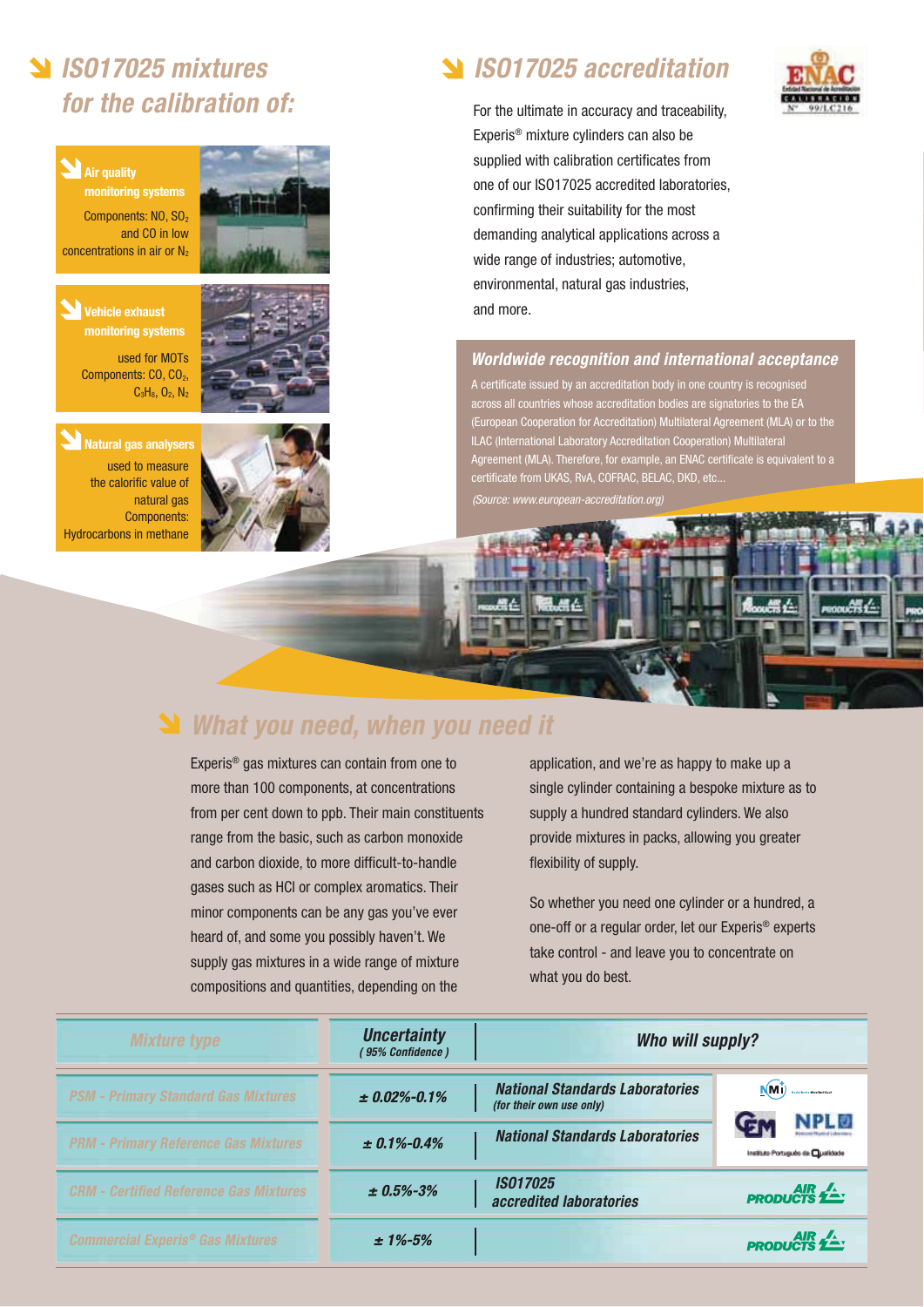"As a laboratory accredited to ISO17025, we need to use highly pure and stable reference materials in order to comply with legislative requirements. The certified mixtures supplied by Air Products provide us with this, as well as total security and traceability."

**Emma Antolinez** Technical Director Calibración de Analizadores de Gas, S.l. Spain

www.airproducts.com/experis

想。





**Xperis** gase